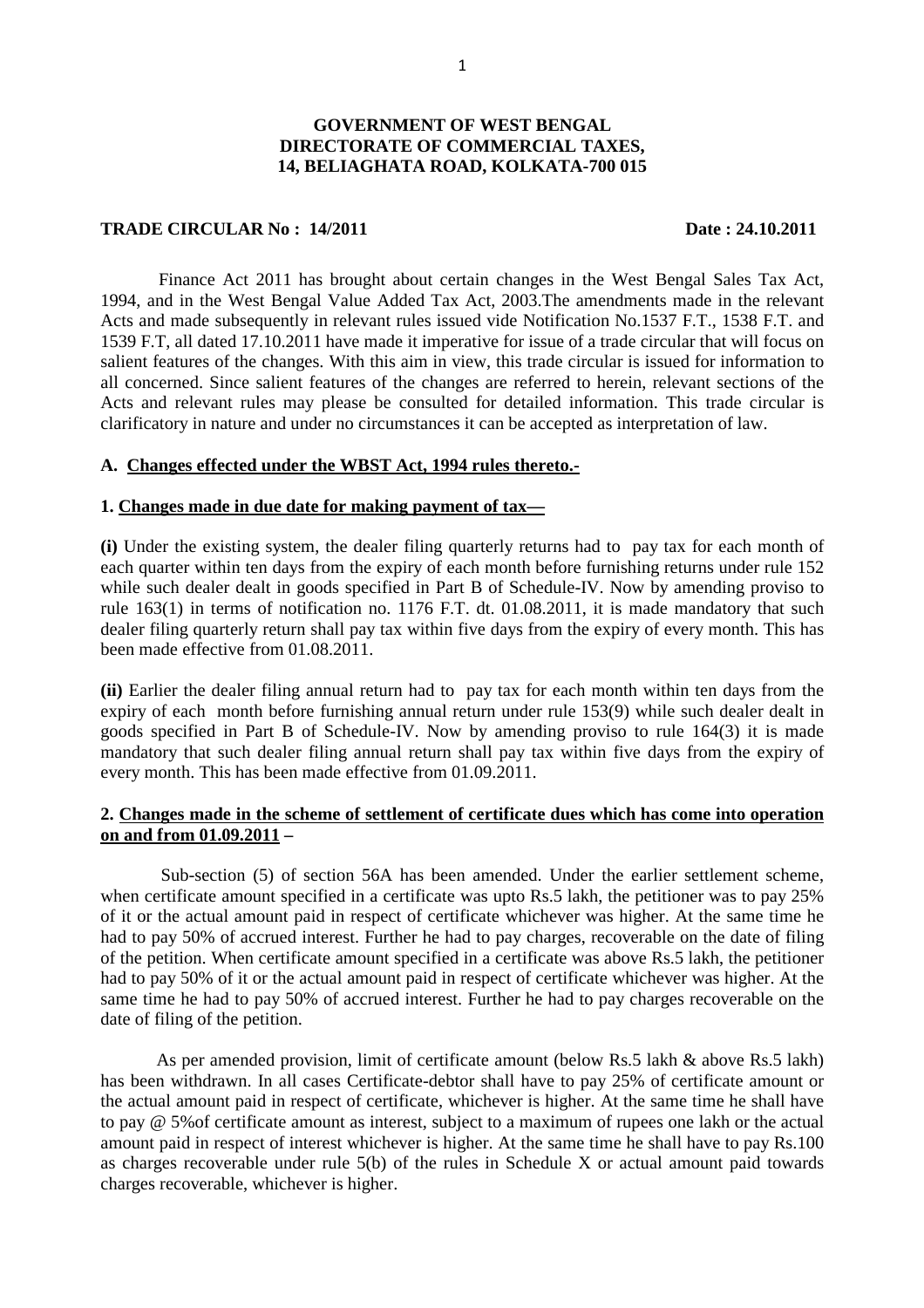Necessary amendment has been made in Form No.S.T.C.P.32 to make it compatible with the changes made in the provisions.

 Where the dealer has paid, before coming into force of this sub- section, the amount in excess of or equal to the total amount specified in clause (a), clause (b) and clause (c) of sub-section (5) of section 56A, the same shall be accepted as payment made in full of "total amount recoverable". Any amount paid in excess of total amount specified above shall not be refunded under any circumstances.

| Item                  | Schedule Existing tax rate upto New tax rate from $01.09.11$ u/s |  |  |          |                                                      |  |  |  |  |  |
|-----------------------|------------------------------------------------------------------|--|--|----------|------------------------------------------------------|--|--|--|--|--|
|                       | $31.08.2011$ u/s $17(1)(g)$                                      |  |  | 17(1)(g) |                                                      |  |  |  |  |  |
| Foreign liquor   VIII | 37%                                                              |  |  | 50%      |                                                      |  |  |  |  |  |
| Foreign liquor   VIII | Existing                                                         |  |  |          | tax rate upto   New tax rate from $01.09.11$ u/s 22D |  |  |  |  |  |
|                       | 31.08.11 u/s 22D(on MRP)                                         |  |  |          | $(on \text{MRP})$                                    |  |  |  |  |  |
|                       | 23%                                                              |  |  | 27%      |                                                      |  |  |  |  |  |

## **3. Change in rate of tax on sale of foreign liquor –**

## **B. Changes effected under the WBVAT Act, 2005 and rules thereto:-**

#### 1**. New definition of intra-state contractual transfer price –**

 After clause (19) of section 2 of the Act, a new clause (19A) has been inserted with effect from 01.09.11. As per this new clause, it has been made specifically clear that section 14 of the Act i.e. the charging section in respect of works contract executed within West Bengal, is concerned with intra-State contractual transfer price and it excludes sale price of goods sold in the course of inter-State trade or commerce, outside the State or in the course of export out of the territory of India as referred to in section 3, section 4 or section 5 of the Central Sales Tax Act, 1956.

# **2. (i) Change in the procedure of deduction on account of works contract executed by subcontractor:-**

 Two new sub-clauses have been added to clause (c) of sub-section (2) of section 18 and proviso to that sub-section has been omitted both with effect from 01.09.2011. As per amended provision, deduction on account of works contract executed by a sub-contractor can be made, provided that sub-contractor shall issue tax invoice to dealer and that there will be no transfer of property in goods (whether as goods or in some other form) from such sub-contractor to the dealer in respect of such works contract. Sub-contractor shall positively declare this transaction in his return furnished by him u/s. 32 of the Act.

# **ii) Determination of intra-State Contractual Transfer Price where the dealer fails to maintain books of account in a proper manner-**

 Rule 30 is the appropriate rule by virtue of which taxable contractual transfer price (intra-State) is determined. Heading of the table appended to sub-rule (2) of rule 30 has been amended w.e.f 01.09.2011. By virtue of this amendment intra-State contractual transfer price has now specifically become the subject matter of section 18. Sub-rule (3) which is added to rule 30 w.e.f.01.09.2011 has made the position clear that if the works contractor does not charge VAT separately in the invoice raised by him, it shall be presumed that he has charged and realised the full amount of VAT payable in terms of rule 30(2) on the full amount for which tax invoice or invoice or bill has been issued by him.

## **iii) Power to withhold the issue of Declaration Form in Form-12A u/r 30H:-**

Rule 30H is amended. When a registered dealer applies for declaration form in Form-12A before assessing authority after furnishing return under the Acts and assessing authority finds on scrutiny or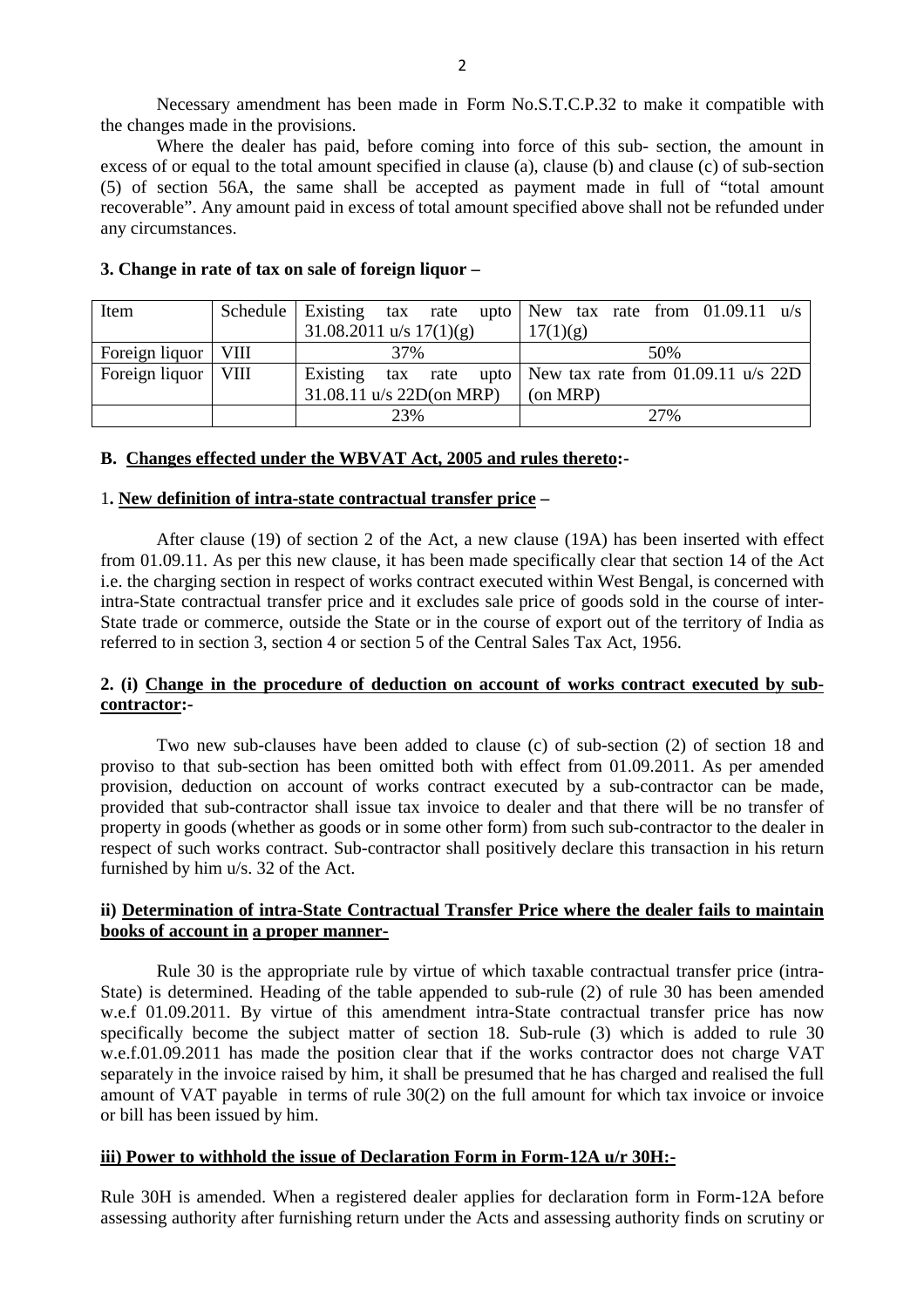on verification of the return that return contains incorrect particulars of sales or purchases or of contractual transfer price leading to escape of tax etc, the assessing authority has been given the power to withhold the issue of declaration form in Form-12A till the dealer liquidates the escaped tax in full.

## **iv) Change in the scheme when a works contractor opts for compounding u/r 39-**

 Rule 39 was last amended by issue of Notification No. 1057 F.T. dated 12.07.2010. As per that amendment any works contractor opting for compounding on or after 01.04.2010 was allowed under the law to use goods brought from outside the State in the execution of works contract. Subrule (2) of rule 39 has now been amended which has come into effect from 01.09.2011. This amended rule has made it mandatory that the works contractor opting for compounding u/r 39 will be allowed to use only sand and stone chips, brought from outside the State, in execution of works contract within the State when and only when his contractual transfer price during the year shall not exceed Rs 20 lakhs. He will not be allowed to use any other item brought from outside the State.

# **3. Inclusion of additional clauses i.e. clause (da) and clause (db) w.e.f. 01.09.2011 under subsection (12) of section 22 to restrict false claim of Input Tax Credit**

 As per newly inserted provisions, no Input Tax Credit would be allowed to a registered dealer in case of purchases made by him from another registered dealer :–

- a) who obtained registration on the basis of false or incorrect documents or false or incorrect representations and whose certificate of registration has been cancelled as per provision of clause (c) of sub-section (1) of section 29, or
- b) who is found upon enquiry not to have existed, at the time of sale of goods, at the address as disclosed in tax invoice produced or, as the case may be, at the address disclosed at the time of registration or in the certificate of registration amended subsequently.

One important issue which deserves mentioning here is that to claim Input Tax Credit on a purchase, a dealer is given liberty w.e.f. 01.09.2011 by the amended rule 19(8) to make payment to his seller through electronic banking clearance in addition to through account payee cheque or draft when consideration value per day exceeds Rs. 20000/-.

## **4. Penalty for false claim of Input Tax Credit or Input Tax Rebate** –

 As per provision i.e. newly inserted section 22A, applicable with effect from 01.09.2011, where any registered dealer is found to have claimed Input Tax Credit or Input Tax Rebate for a period without entering into a valid transaction of purchase with another registered dealer in West Bengal resulting in claim of a higher amount of Input Tax Credit or Input Tax Rebate than is admissible to him, then by initiating a separate proceedings other than the proceedings initiated in connection with scrutiny, verification, audit, assessment, appeal, revision or review for that period, a penalty of a sum calculated at not less than 25% and not exceeding 150% of the amount of Input Tax Credit or Input Tax Rebate claimed in excess than is admissible to him may be imposed under the Act. Rule 135A is the relevant rule. Authority authorised to act under this rule shall issue show cause notice in Form-66 to the dealer fixing the date of hearing not earlier than 45 days from the date of issue of this notice. If it is decided that penalty would be imposed, then authority will issue notice in Form-67 to the dealer.

 When the dealer admits in writing the fact of such ineligible claim of Input Tax Credit or Input Tax Rebate at its correct amount and pays the full amount of tax involved and interest within one month of its coming into surface, the amount of penalty would be imposed @ 25%. However scheme of payment of tax and interest by instalment is provided under the proviso to sub-section (2) of section 22A where penalty @25% would be imposed. In all other cases and also in cases where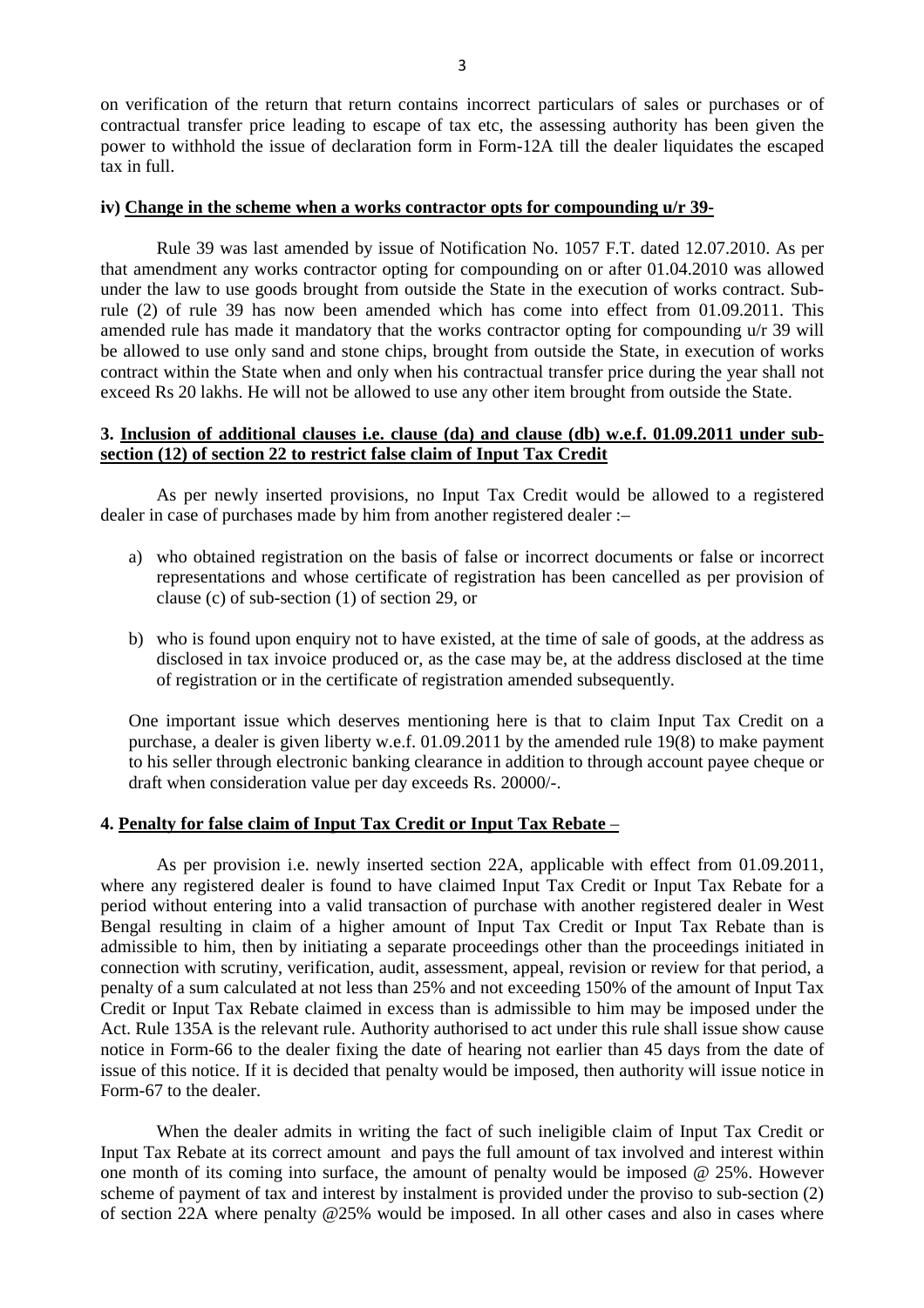the dealer fails to comply with the instalment order granted to him, penalty would be imposed @150%.

# **5. Penalty for issue of tax invoice without effecting sale or without effecting consequent delivery of goods**–

 As per provision i.e. newly inserted section 22B, applicable with effect from 01.09.2011, where any registered dealer is found to have issued tax invoice in any period without entering into a valid transaction of sale with another registered dealer or without effecting any consequent delivery of goods, then by initiating a separate proceedings other than the proceedings initiated in connection with scrutiny, verification, audit, assessment, appeal, revision or review for that period, a penalty of a sum calculated at not less than 125% and not exceeding 250% of the amount of tax involved in the tax invoice or invoice may be imposed under the Act. Rule135B is the relevant rule. Authority authorised to act under this rule shall issue show cause notice in Form-66 in a similar way as is done u/r 135A to the dealer fixing the date of hearing not earlier than 45 days from the date of issue of this notice. If it is decided that penalty would be imposed, then authority will issue notice in Form-67 to the dealer. However it is provided u/r 135B(4) that in a case where penalty is required to be imposed both u/s 22A and u/s 22B for the same period upon a dealer, only single notice in Form-66 and Form- 67 would suffice.

 When the dealer admits in writing the fact of such issue of tax invoice and pays the full amount of tax involved in such tax invoice within one month of its coming into surface, the amount of penalty would be imposed @ 125%. However scheme of payment of tax by instalment is provided under the proviso to sub-section (2) of section 22B where penalty @125% would be imposed. In all other cases and also in cases where the dealer fails to comply with the instalment order granted to him, penalty would be imposed @250%.

# **6.Special security provision when a dealer applies for registration u/s 24 after being liable to pay tax under the Act and carrying on business from table space etc.-**

Where a dealer who has become liable to pay tax under the Act, applies for registration  $u/s$ 24 of the Act and it is found that the dealer claims to carry on business from **table- space** in a room not owned by him or not directly let out to him by the landlord or from **accommodation** not owned or directly let out to him by the landlord, shall have to furnish a security not exceeding Rs. 1 lakh in each case before granting him registration under that section. Section 24(2B) is the relevant section which is inserted to and has come into operation w.e.f. 01.09.2011.

# **7. Cancellation of certificate of registration of a dealer u/s 29 of the Act.-**

 Under the existing provisions, appropriate authority has the power to cancel the certificate of registration of a dealer for any reason mentioned in clauses (a) to (e) of sub-section (1) of section 29 w.e.f. the date of his order of cancellation. Now one new clause, which may otherwise be called a reason, is added to this long list of reasons and it has come into effect from 01.09.2011. When a registered dealer obtains tax invoice from another dealer without entering into a transaction of purchase, his certificate of registration would be cancelled by the appropriate authority. By virtue of amended section (3) and newly inserted section (3A), authority has the power to cancel the certificate of registration of a dealer from its date of validity who obtained registration on the basis of false and incorrect documents, and in all other cases from the date specified in his order, provided necessary approval is obtained from Commissioner. Rule 15 is amended accordingly.

 Sub-section (5) of this section is a new approach taken by legislature in connection with cancellation of certificate of registration. The appropriate assessing authority has been declared competent by operation of law to cancel certificate of registration of a dealer even if that certificate of registration is granted by an authority higher in rank.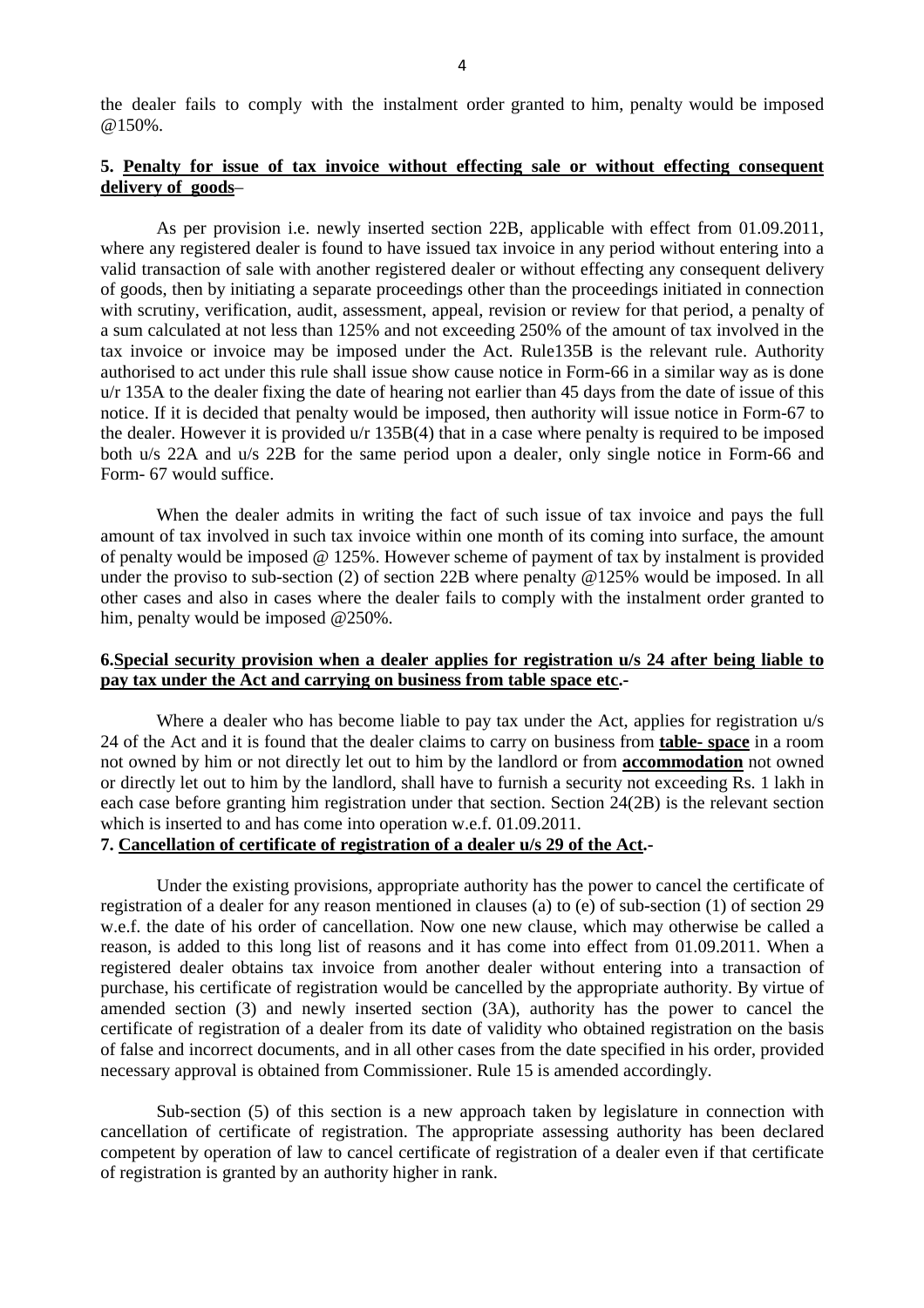## **8.Furnishing of returns u/s 32 and aspects connected thereto :-**

- Existing provisos to sub-section (2) of section 32 give liberty to a dealer to file return for a return period by making part payment of dues or even without making any payment of dues, provided he will seek extension of time from Additional Commissioner, Sr joint Commissioner, Jt. Commissioner, as the case may be. Even if the period is extended by the authority and the return has already been filed by him with part payment or without payment, the dealer can not absolve his liability to pay late fee upto the date of payment of last instalment. Therefore the provisos do not come in aid of a dealer particularly in respect of late fee.
- Now the  $3^{rd}$  proviso is added to this sub-section w.e.f. 01.09.2011 and State Government has been given power to issue notification by specifying the return periods for which the late fees would be payable by a dealer only upto the dates of filing of those returns. However notification in this connection has not yet been issued by Government. But for all other return periods the dealer would be liable to pay late fee upto the date of payment of dues in full and consequent filing of return thereafter or upto the date of assessment whichever is earlier.
- Scope of filing revised return has now been restricted to once only though the period had earlier been extended from 3 months to 6 months. Further restriction is imposed on filing of revised return by putting a rider that a dealer will now be entitled to file revised return for any return period when some apparent and honest error or omission is discovered in the original return.
- Another liberal approach is found taken by amending proviso to sub-section (4) of this section. A contractor dealer can now file return for any return period by enclosing the TDS certificate issued to him by the contractee in respect of any payment received for any transaction effected during the past period while certificate is issued to him during the period for which return is being filed by him provided credit of that certificate amount has not been claimed earlier. Prior to amendment, contractor had to furnish the TDS certificates in support of payment for the return period during which transaction was effected. At the same time scope of filing return without enclosing TDS certificate is withdrawn w.e.f 01.09.2011.

## **9. Deduction of an amount at source under section 40 towards tax leviable:-**

 Sub-section (1) of section 40 has undergone thorough changes by the Finance Act, 2011 which is effective from 01.09.2011. It has earlier been made clear in serial no. 1  $\&$  2 of part-B above that subject matter of section 14, section 18 and of rule 30 is the intra-State contractual transfer price. Works contract executed under C.S.T Act, 1956 whose valuable consideration is otherwise defined as sale price under that Act does not come under the ambit of section 14, section 18 and of rule 30. In the same manner and spirit, legislature has amended sub-section (1) of section 40 to make it compatible with those changes. Amended section 40 now specifically deals with Intra-State works contract only.

 According to this amended provision, deduction from payment made to a contractor would be made by a contractee towards tax leviable on intra-State contractual transfer price arising from works contract executed by that contractor within West Bengal @ 2% or @ 4%, as the case may be, on portion of payment to be decided by the contractee himself following the provisions prescribed under this section and also under newly inserted rule 46XA which has become operative on and from 01.09.2011. Rule 46XA(1) is the pertinent rule here. Contractee will deduct the following amounts from the total payments made to the contractor on any occasion to arrive at the appropriate portion of payment from which he will ultimately deduct the amount towards tax leviable: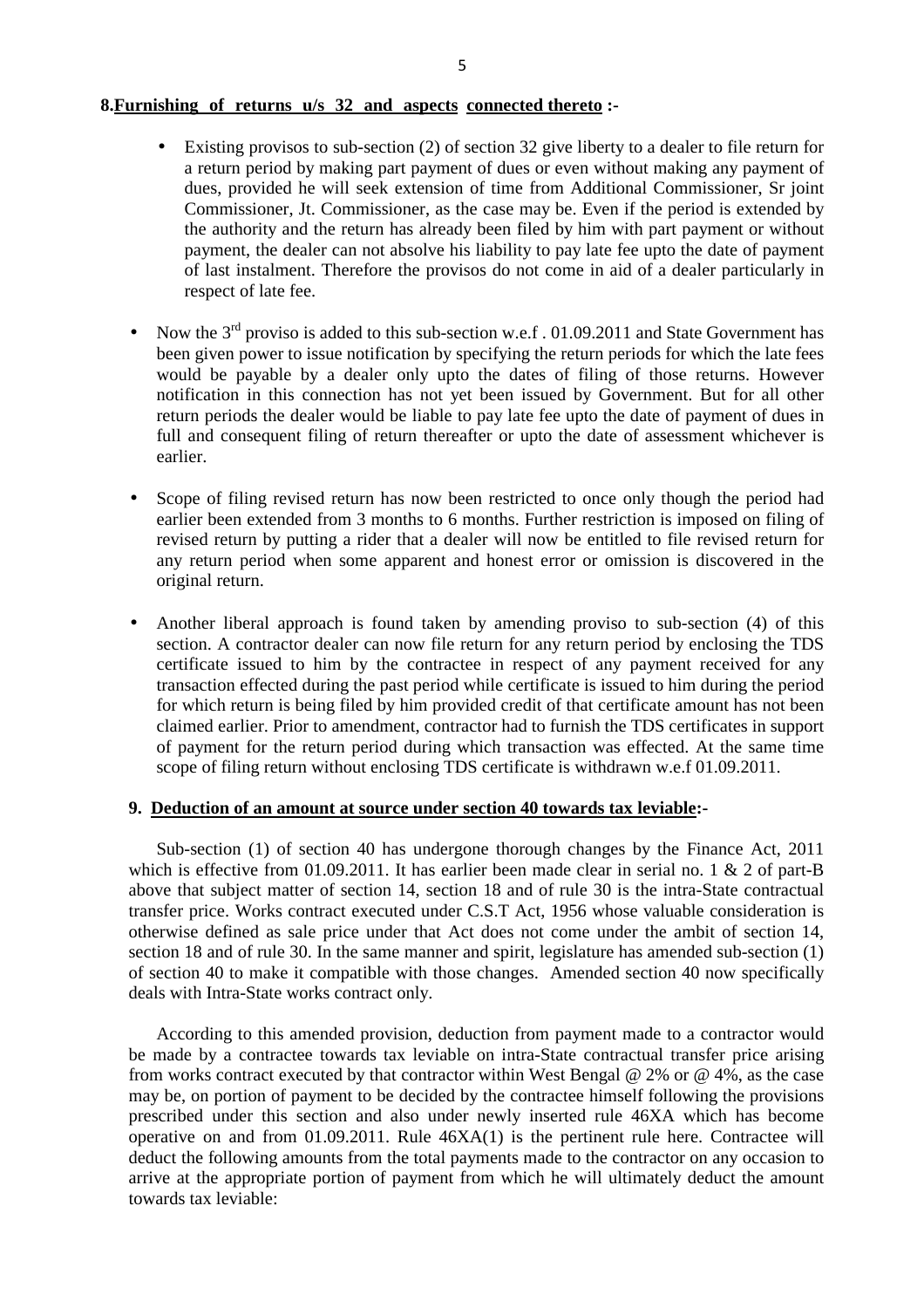- (a) First one is the payment made in respect of turnover effected by the contractor under CST Act, 1956 for which tax invoice or invoice or bill showing the price of goods transferred is issued separately by that contractor and payment is made by the contractee particularly in connection with that tax invoice or invoice or bill, and only when –
	- (i) the contractee does not take delivery of purchased goods from the common carrier ; or
	- **(ii)** if the contractee does take delivery of purchased goods from the common carrier, he does not allow those goods to be used by the contractor in the execution of contract under consideration ;
- (b) Second one is the payment made as advance before the commencement of execution of contract ; and
- (c) Last one is the payment made e.g. on account of labour job portion of a works contract, only where there is no involvement of transfer of property in goods from contractor to contractee and at the same time contractor does not claim deduction in his return on account of that portion of contract executed by any sub-contractor appointed by that contractor.

 The portion of payment being decided by the contractee under this section read with rule  $46XA(1)$ , he shall deduct  $@2\%$  of the portion thus decided under rule  $46XA(2)$  when contract is executed by a registered contractor. In case of contract, executed by an unregistered contractor, contractee will deduct @2% of the portion when contract is of the nature of printing of material and @4% of the portion in all other cases.

 Another point that should not be lost sight of is that in the long list of contractees mentioned in section 40(1), further addition is made namely, a joint venture company and a limited liability partnership.

## **10. Scrutiny of returns u/s. 41:–**

 By amending section 41 of the Act and rules connected thereto, appropriate authority is given the power and authority with effect from 01.04.2010 to scrutinize a return/revised return electronically in addition to its existing manual system just to ascertain whether return/revised return filed by a dealer is complete and self consistent or not. The period within which such scrutiny should be completed is extended upto the last day of the fourth month counted from the month of filing of return/revised return.

# **11. (i) Scope of not coming within the purview of selection for the purpose of audit u/s. 43 :–**

 Every year registered dealer, selected by Commissioner, are audited by auditing authority. This time rule 53 is amended with effect from 01.09.2011 by virtue of which some option is given to dealers in the process of such selection. Dealer having a tax growth of 30% with reference to that of earlier year without taking into consideration the growth owing to increase in the rate of tax of goods or to withdrawal of exemption from tax on goods, is kept outside the ambit of such selection, provided nothing adverse is there against him. Here adverse means any adverse report received from any investigating authority who detects evasion of tax.

## **(ii) Bar on certain assessment proceedings after completion of audit made u/s. 43 :–**

 Section 43(5) empowers an auditing authority to assess a dealer u/s. 46 after completion of audit for any discrepancy detected in course of that audit or for any other reason even when no discrepancy is detected. Therefore, assessment after audit is made compulsory. Now, sub-section (5)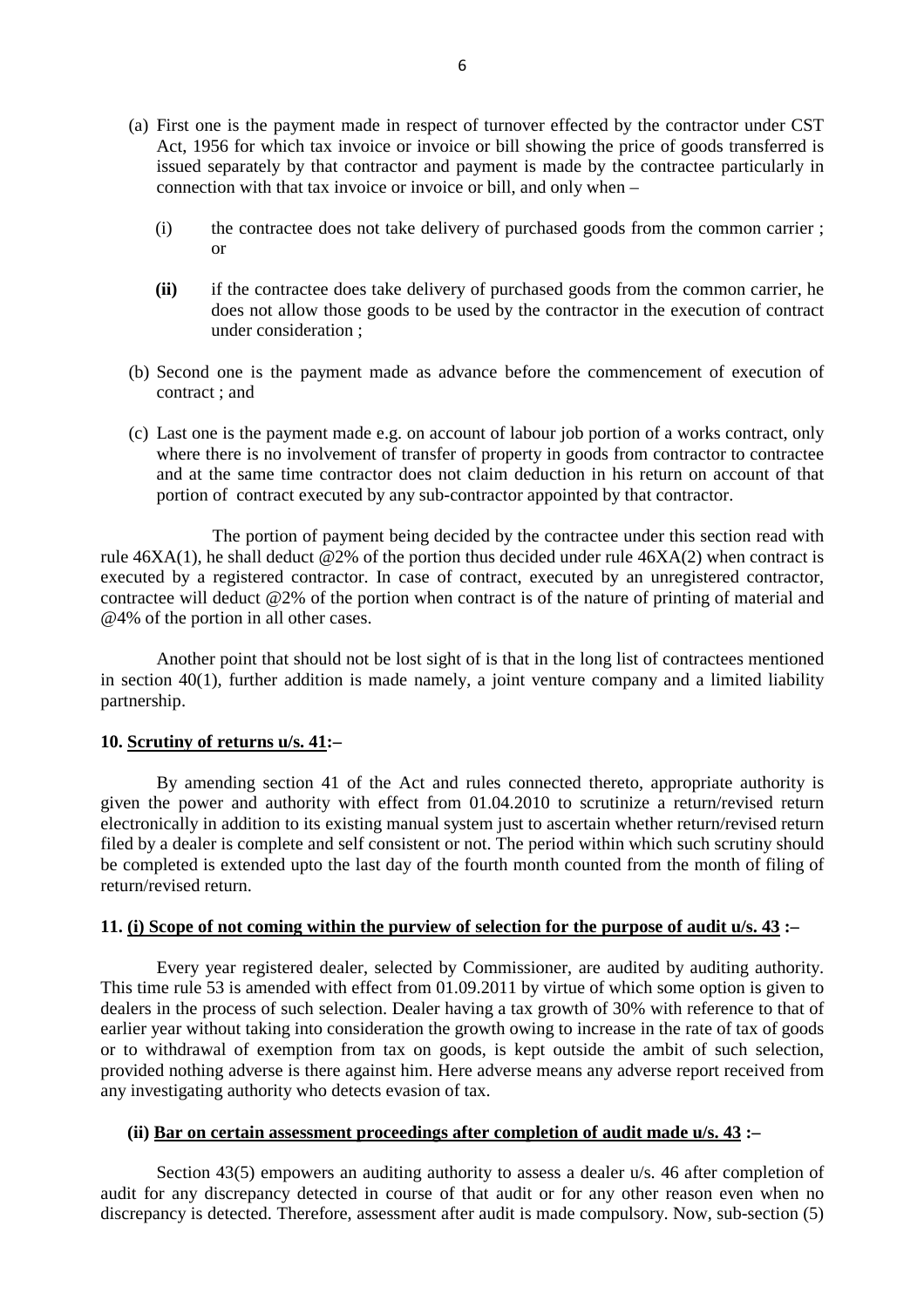is amended with effect from 01.09.2011. Proviso added to this sub-section puts an embargo on assessment likely to be made  $u/s$ .  $46(1)(ca)$  where a selected dealer admits in writing the observation made in the audit report and pays in full the amount of escaped amount of tax with interest payable by him. Initiation already made shall be dropped forthwith. Where assessment is required to be made for any other reason, it will continue as usual.

#### **12. Special audit of dealers u/s 43A :–**

 New section 43A is inserted and the system of special audit is introduced under the Act. New rule, i.e rule 54A is also created for this purpose. Under this rule Commissioner or authority authorised by him will select certain dealers for the purpose of special audit. The factors leading to selection of dealers for special audit by the Commissioner or by the person authorised by the Commissioner are enumerated below :

- i) They are showing disproportionately high stock of goods at the end of the year ; or
- ii) Huge ITC is carried forward by them from one tax period to another tax period ; or
- iii) They are showing increase in the volume of purchase having no match with corresponding sales ; or
- iv) Who has proved to have effected fictitious purchase during preceding two years ; or
- v) Who has issued false tax invoice during the past two years and has not maintained proper proof in respect of transportation and delivery of goods; or
- vi) Who is engaged in the manufacture of and resale of iron and steel with the aim of cross utilisation of ITC of one with other.

 The special feature of this special audit is that audit shall be conducted at the dealer's place of business with or without prior notice. After completion of report the special audit team will not assess the dealer as is done u/s. 43(5) but will send their report to the assessing authority and to the dealer within ten days from its completion.

#### **13. Assessment u/s. 46(1) :–**

 Amendment is being made from time to time by inserting certain clauses to this sub-section or by omitting certain clauses from this sub-section just to ensure that assessment is made in all deserving cases. A new clause (ec) is brought under this sub-section which makes the assessment mandatory when a dealer is found to have enjoyed tax holiday or remission of tax or deferment of tax during the period under consideration.

 It is mentioned earlier in serial no. 11(ii) above that an embargo is imposed on assessment, likely to be made after completion of audit carried on u/s. 43. In that case audit authority is not to take any initiative for assessment where the dealer admits in writing all his faults and pays all the dues arising out of those faults. It implies that that provision will apply for all the periods for which audit is carried on at the present moment. Under this section also one proviso i.e. seventh proviso is added to sub-section (1). Same thing is repeated here. But the period for which this scheme will apply is clearly mentioned here. Assessment period commencing from 01.04.2008 will come under this scheme.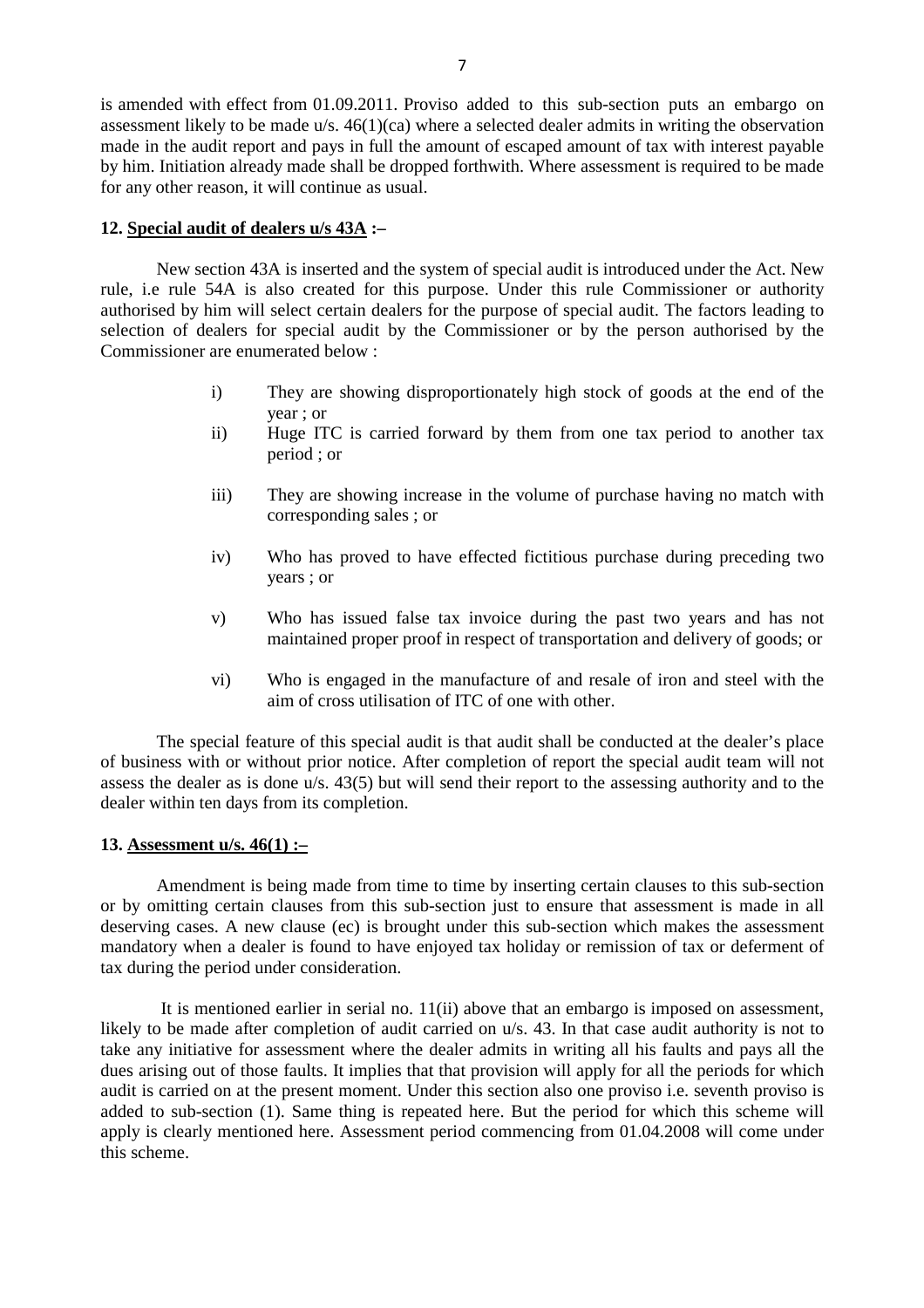#### **14. Special provision for deemed assessment u/s 47A:-**

 Section 47A and section 47AA are two new sections which have come into operation w.e.f 01.09.2011 by virtue of Finance Act 2011.Assessments of all dealers under VAT Act have since been captured under sections 46 and 47 and 48. Dealers who are not assessed under 46 and 48 have since been deemed to have been assessed u/s. 47. The special provision for deemed assessment i.e. section 47A has just created a new category of dealers, **in fact who were not works contractors**  and had not enjoyed tax holiday or remission of tax or deferment of tax, within the dealers whose assessments are required to be made either u/s. 46 or u/s. 47 of the Act as the law stands now. Periods of assessment for consideration under this section are earmarked as 2009-10 and 2010-11 which are otherwise called eligible periods. Another important criterion is that dealer's turnover of sales must be below Rs.3 crore every year. As it is a special scheme of deemed assessment, to be made upon fulfilment of certain prescribed conditions, the dealers, who are likely to come but are not coming under this scheme for non-fulfilment of conditions, will automatically go for assessment to be made under section 46.

 Some more conditions are there under this section, the result of application of which debars a dealer from coming under the scheme for the eligible periods. These are spelt out below:

- (a) Where assessment is a must under clause  $(aa)/(b)/(c)/(d)/(h)$  of section 46(1); or
- (b) Where the dealer has claimed refund of excess ITC / excess payment of tax etc; or
- (c) Where the dealer has been selected for audit; or
- (d) Where the dealer is seen to have evaded tax during past three years; or
- (e) Who has not filed returns under VAT & CST Acts for the periods even within 31.10.2011; or
- (f) Who are not in possession of Forms and relevant documents in support of claim of exemption of tax of lower rate of tax, under both the Acts or of stock transfer to outside State under CST Act.

 Rule 60A is created for this purpose and under this rule separate declarations, prescribed under this rule, one under VAT Act and one under CST Act are required to be submitted by all eligible dealers to their assessing authorities containing all details and enclosing all enclosures electronically within 31.12.2011. Eligible dealers are required to submit the hard copies of this declaration after being signed by any of the persons mentioned in rule 60A(3), within the same date. Assessing authority shall issue a receipt for it in each case. Before submission of declaration, eligible dealers must have to pay :–

- i) Full amount of short payment or non-payment of net tax or interest or late fee;
- ii) The interest calculated on the amount of tax payable for non-possession or non-production of declaration forms or certificates or document in support of any claim for deduction from turnover or any claim for exemption under this Act or under CST Act;
- iii) The amount of unadjusted excess ITC carried forward in the next period which is in excess of amount admissible.

 After fulfilment of above conditions a registered dealer's returns filed for the eligible periods shall be accepted as correct and complete and assessment shall be deemed to have been made u/s 47(1) on 31.12.2011. For reopening of deemed assessment, made under this section, rule 61 will apply with suitable modifications

## **15. Summary assessment of returns u/s 47AA:-**

 Section 47AA introduces a fresh concept of assessment under VAT Act with effect from 01.09.2011. Return wise assessment of a registered dealer and that too summarily is prescribed to be made under VAT and CST Acts on the very date of its submission who is obviously not enjoying tax holiday or remission of tax or deferment of tax. Conditions to be fulfilled are that :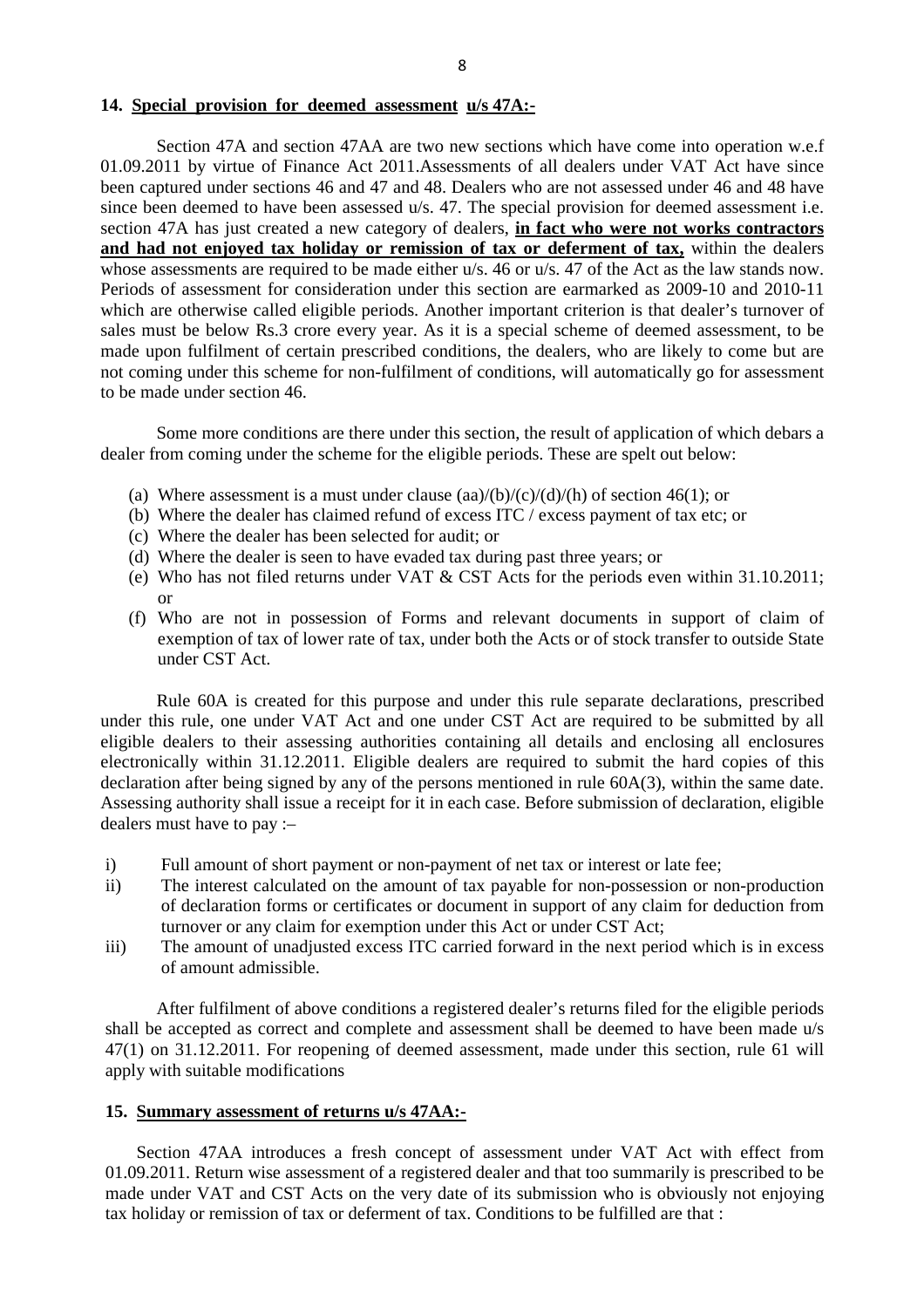- i) for the same period, return under CST Act, if required is filed, and
- ii) on scrutiny, returns are found correct and self consistent, and
- iii) tax etc. are not due as per these returns, and
- iv) investigating agency of the department has not started any proceedings in pursuance of seizure of accounts or of goods for three years including the year for which returns are required to summarily assessed.

 Once a return for any year is summarily assessed, the dealer can again come under assessment u/s. 46 for the whole year only when purpose of Act requires it and only when it is revoked or reopened. It stands automatically revoked when at least one of the following conditions exist :–

- a) Books of accounts are not produced before authority on any occasion.
- b) Form 88 and its enclosures, required to be submitted under the law are not submitted.
- c) Either records or goods are found seized during two years including the year for which return has been assessed summarily.
- d) The dealer fails to comply with any of the provisions under CST Act.

 This section comes into operation on and from 01.09.2011. To make any proceedings started prior to 01.09.2011 under the Act valid in respect of return period ending on 30.06.2011, proviso added to sub-section (3) of this section has already revoked by operation of law the summary assessment for that quarter.

 If reopening of summary assessment is required to be made for carrying out the purpose of the Act, it should be done within six completed years counted from the end of the year for which return was assessed summarily.

#### **16.Limitation for fresh assessment pursuant to order of higher authority or Court u/s. 49(3):–**

 As per existing provision, period is counted from the date of order passed by higher forum. Now section 49(3) is amended with effect from 01.09.2011. It is liberally construed now and now period would be counted from the end of the month in which the copy of order is received by the authority who will finally assess the dealer.

## **17. Pre assessment refund u/s. 61(1)(ab) :–**

 Exporter dealer was entitled to get pre-assessment refund of excess ITC u/s. 61(1)(ab) when he was capable of exporting at least 75% of his total turnover of sales in a return period. Now to bring more and more exporters within the fold of pre-assessment refund, the limit is reduced to 50% from the return period commencing from 01.10.2011.

## **18. Post assessment refund u/s. 62 :–**

 Proviso to rule 59(4) requires that if any amount becomes refundable as a result of assessment made from a particular period, the authority shall first adjust the amount with any unpaid dues for any other period/periods and thereafter will refund the balance amount if found refundable. Now new sub-section (2) of section 62 introduced with effect from 01.09.2011 empowers Commissioner to withhold any refund when he will see that refund has become the subject matter of appeal etc. on the one hand and interest of revenue will be adversely affected if refund is released in favour of the assessee.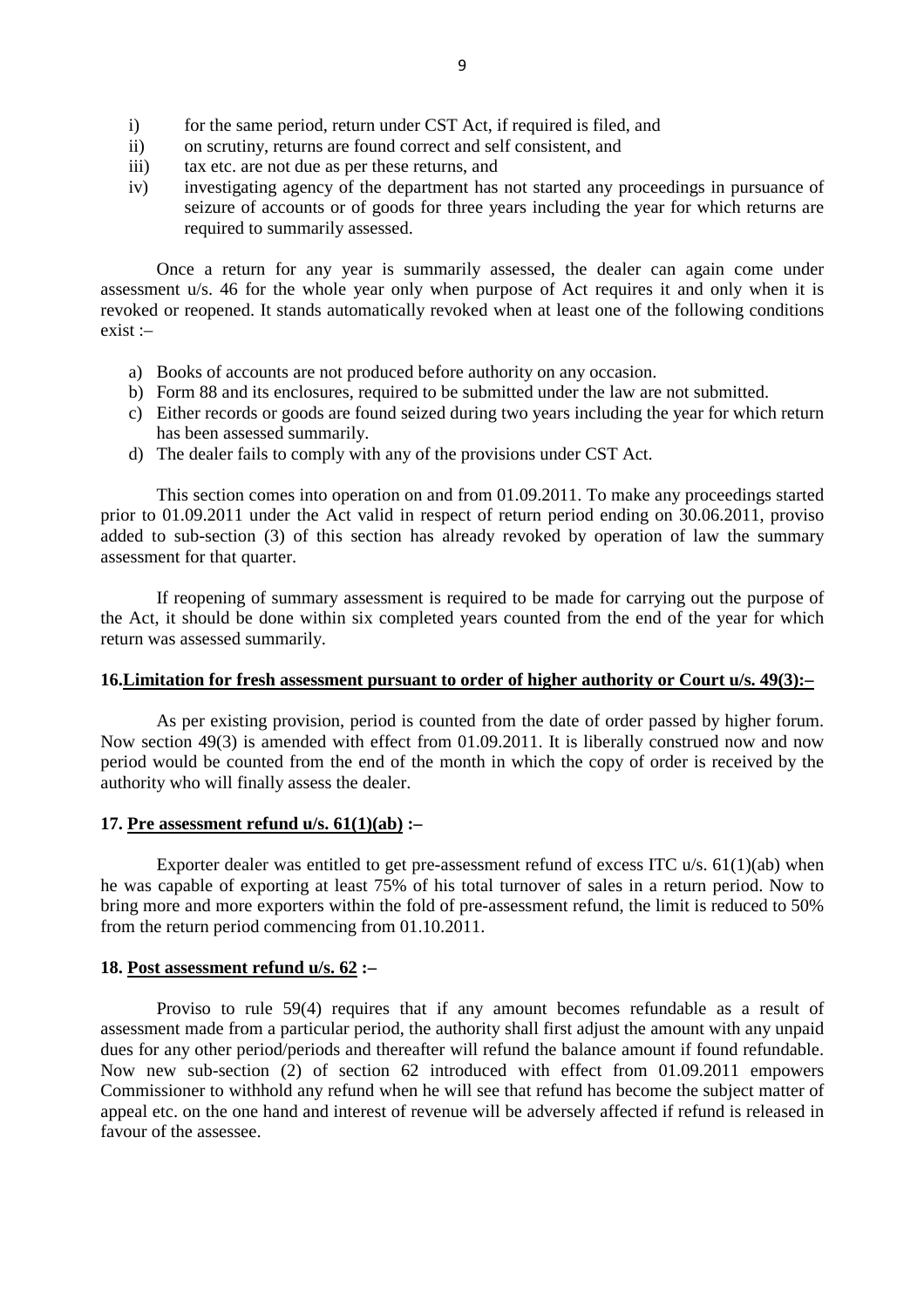# **19. Penalty for non-issue of tax invoice, invoice etc. u/s. 65 and for non maintenance or non-production of accounts, documents before the authority on demand u/s. 66AA :–**

 To ensure better fulfilment of the purpose of the Act, issue of tax invoice, invoice etc. by a dealer has been given top priority. Limit of penalty is increased with effect from 1.9.11 u/s. 65 from existing Rs.5000/- to Rs.10000/- on each occasion, when the factor "double the amount of tax involved" will not be applicable.

 In a similar way, in terms of newly inserted section 66AA and rule 93A, effective from 01.09.11, a dealer will be liable to pay penalty of Rs.10000 for each occasion when it will be seen that he is not maintaining books of account or though, according to him, it is maintained by him, he refuses or fails to produce such accounts before the authority on demand. Issue of Form 4 and Form 5 are necessary in this case also as is done u/s. 65.

#### **20. Period re-scheduled for disposal of appeal u/s. 84 :–**

 Period for disposal of appeal is re-scheduled by amending the proviso to sub-section (2) with effect from 01.09.11, to be applicable for the appeal petitions filed on or after 01.09.11. As per this prescription, for the petitions filed during the period from  $1<sup>st</sup>$  April to  $30<sup>th</sup>$  September of a particular year, cases will be barred by limitation on  $30<sup>th</sup>$  September of the subsequent year. Similarly for the petitions filed during the period from  $1<sup>st</sup>$  October to  $31<sup>st</sup>$  March of a particular year, cases will face limitation on  $31<sup>st</sup>$  day of March of the subsequent year.

#### **21. Change in the format of Form 50A (way bill):-**

Way bill in Form 50A is a self generated way bill which a dealer can generate by himself electronically. It was introduced on and from 01.12.2010. Form 50A consists of Part I and Part II. It is now in operation and it will continue upto 30.11.2011. Rule 103A, 104A and 110B have been amended and as a result of such amendment the format of Form 50A has got changed which would come into operation from 01.12.2011. In this new format there would be no separate Part I or Part II. Therefore, generation of Part II and/or Part I would not be required separately when the new format of Form 50A will be effective. From 01.12.2011 only single time generation of the form would suffice. Amended sub-rule (3) of rule 110B requires that importer will report electronically utilisation of way bill in Form-50A within forty days from the date of its generation.

# **22. Fast track method of certain appellate or revisional order from an order of assessment u/s. 87A :–**

 A new section 87A has been inserted to the Act. Under this new provision, the applications for revision filed before Appellate and Revisional Board (BOARD) in which the amount of disputed net tax, late fee, penalty and interest clubbed together was shown below Rs.20 lakh and which relates to the assessment periods 2006-07 and 2007-08 and are pending on 30.09.2011 before BOARD shall stand transferred under rule 164A on 01.10.2011 to this Fast Track Revisional Authority to be constituted by the Commissioner under rule 149A for disposal in the manner as provided under rule 149B.

## **23. Forms amended:- Form- 4,5,14e,50A,66,67 & 69**

#### **24. Forms/ Declarations introduced :- Declaration u/r 60A**

## **25. Change in rates of tax :–**

 The WB Finance Act 2011 has brought about changes in applicable rates of tax with effect from 01.09.2011 of certain items. Due to such changes, changes become inevitable in schedules appended to the Act,03. These are summarised below :–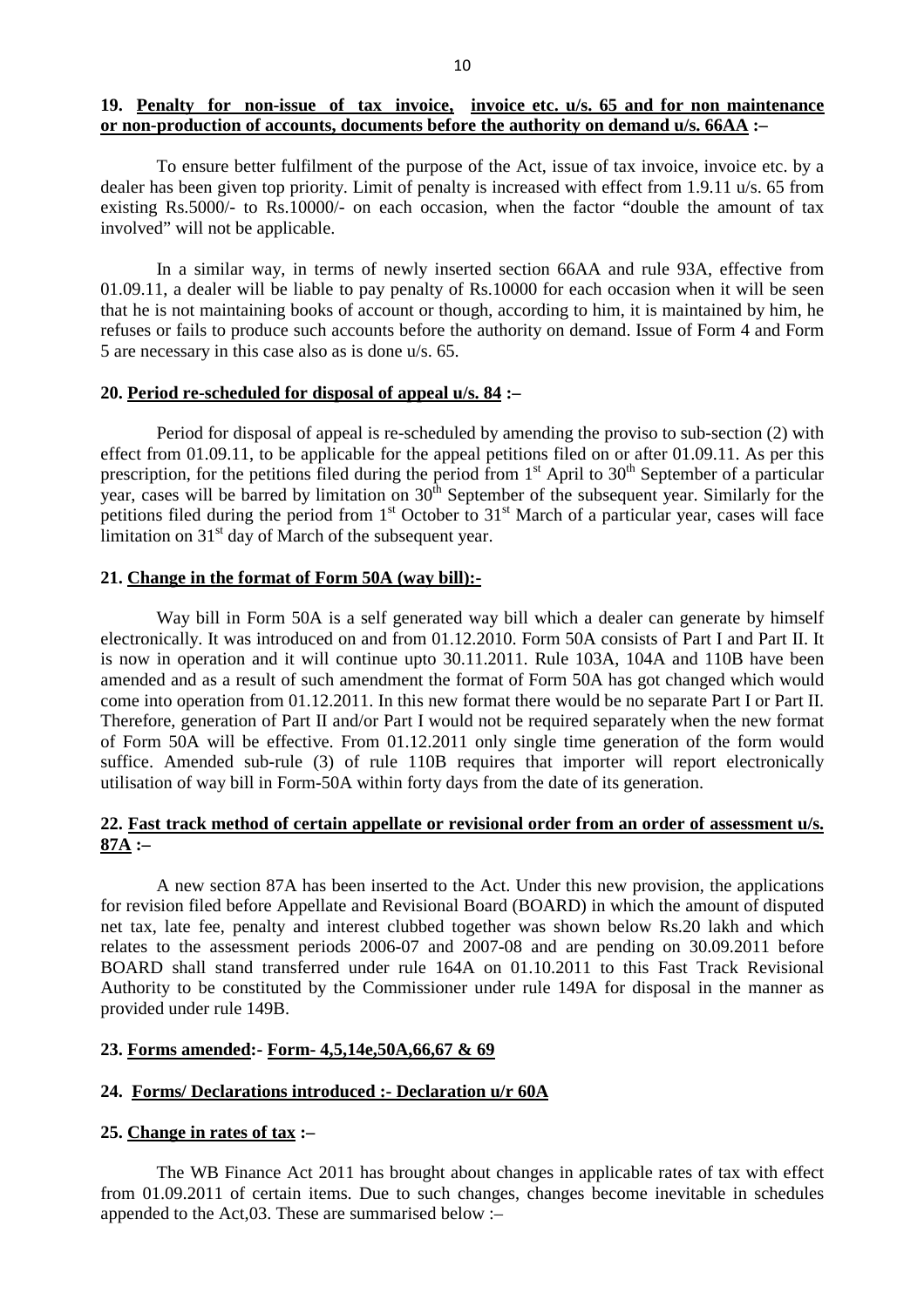| Sl.              | Item                                        | Existing     | <b>New</b>     | Existing | New rate |
|------------------|---------------------------------------------|--------------|----------------|----------|----------|
| No.              |                                             | schedule     | schedule       | rate     |          |
| 1.               | Cervical spinal collar                      | C-Part I     | A              | 4%       | Exempted |
| $\overline{2}$ . | Walking stick, wheel chair, hearing         | CA           | $\overline{A}$ | 13.5%    | Exempted |
|                  | aid.                                        |              |                |          |          |
| $\overline{3}$ . | Bungles made of imitation gold and          | $\mathbf{A}$ | C-Part I       | Exempted | 4%       |
|                  | rolled gold.                                |              |                |          |          |
| $\overline{4}$ . | Raw silk imported from outside<br>India.    | $\mathbf{A}$ | C-Part I       | Exempted | 4%       |
| 5.               | Article made from sola or solapith.         | CA           | A              | 13.5%    | Exempted |
| 6.               | Mosquito net fabrics and mosquito           | $\mathbf{A}$ | C-Part I       | Exempted | 4%       |
|                  | net, both imported from outside             |              |                |          |          |
|                  | India.                                      |              |                |          |          |
| 7.               | Costume jewellery and fashion<br>jewellery. | CA           | C-Part I       | 13.5%    | 4%       |
| 8.               | Plates made from paper and plastic          | CA           | C-Part I       | 13.5%    | 4%       |
| 9.               | Hand pump                                   | CA           | C-Part I       | 13.5%    | 4%       |
| 10.              | Washer                                      | CA           | C-Part I       | 13.5%    | 4%       |
| 11.              | Generator of all types and diesel           | C-Part I     | CA             | 4%       | 13.5%    |
|                  | engine<br>when<br>pump<br>set,<br>in        |              |                |          |          |
|                  | commercial use.                             |              |                |          |          |
| 12.              | Organic solvent oil                         | CA           | C-Part I       | 13.5%    | 4%       |
| 13.              | Tyres and tubes of tractor                  | C-Part I     | CA             | 4%       | 13.5%    |
| 14.              | Parts of pen of all varieties and           | CA           | C-Part I       | 13.5%    | 4%       |
|                  | descriptions.                               |              |                |          |          |
| 15.              | Chewing tobacco, and pan masala             | CA           | $\mathbf D$    | 13.5%    | 20%      |
|                  | of all types when sold in packaged          |              |                |          |          |
|                  | condition.                                  |              |                |          |          |
| 16.              | Cigar, cheroot and cigarettes.              | CA           | D              | 13.5%    | 20%      |

 This trade circular is meant for circulation amongst officers of the Directorate and the trade communities for their understanding about the changes now made vide West Bengal Finance Act, 2011. It is expected that everybody concerned with the provision of law will be benefited from clarification issued through this trade circular.

> H.K.Dwivedi Commissioner, Sales Tax, West Bengal.